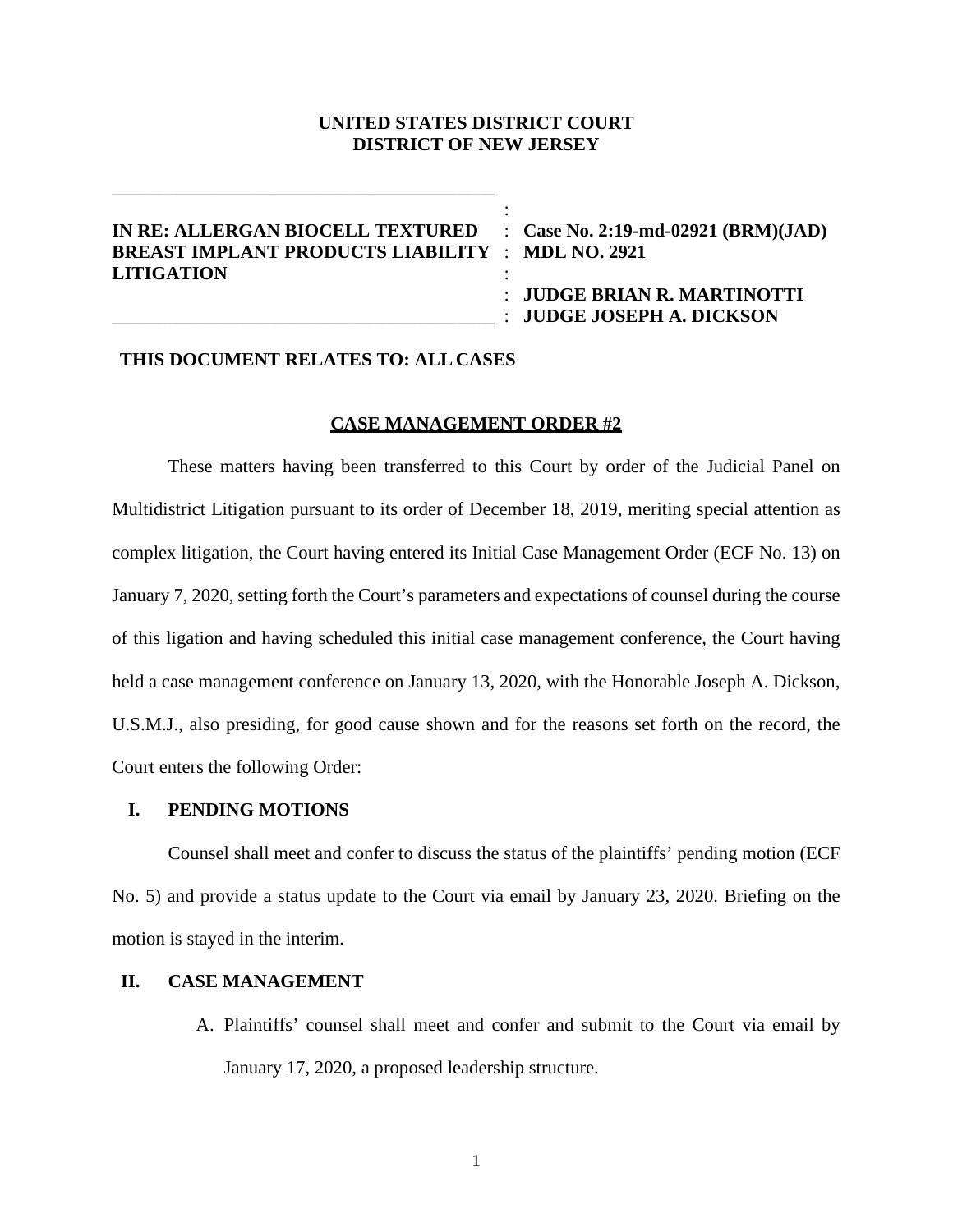B. Counsel shall meet and confer regarding but not limited to the follow the issues: ESI orders and protective orders, preservation order, fact sheets, short form complaint and answer, filing of anonymous pleadings, census/early vetting procedures and science day.

# **III. SCHEDULING**

The following dates have been scheduled for 2020 case management conferences at 12:00 p.m. Liaison counsel shall appear at 11:00 a.m.

February 10, 2020 March 16, 2020 April 20, 2020 May 18, 2020 June 1, 2020 July 13, 2020 August 10, 2020 September 14, 2020 October 19, 2020 November 2, 2020 December 14, 2020

## **IV. COMMUNICATION WITH THE COURT AND FILINGS**

No motions shall be filed without leave of Court.

Unless otherwise ordered by this Court, all substantive communications with the Court shall be in writing, with copies to opposing counsel. Nevertheless, the Court recognizes that cooperation by and among plaintiffs' counsel and by and among defendants' counsel is essential